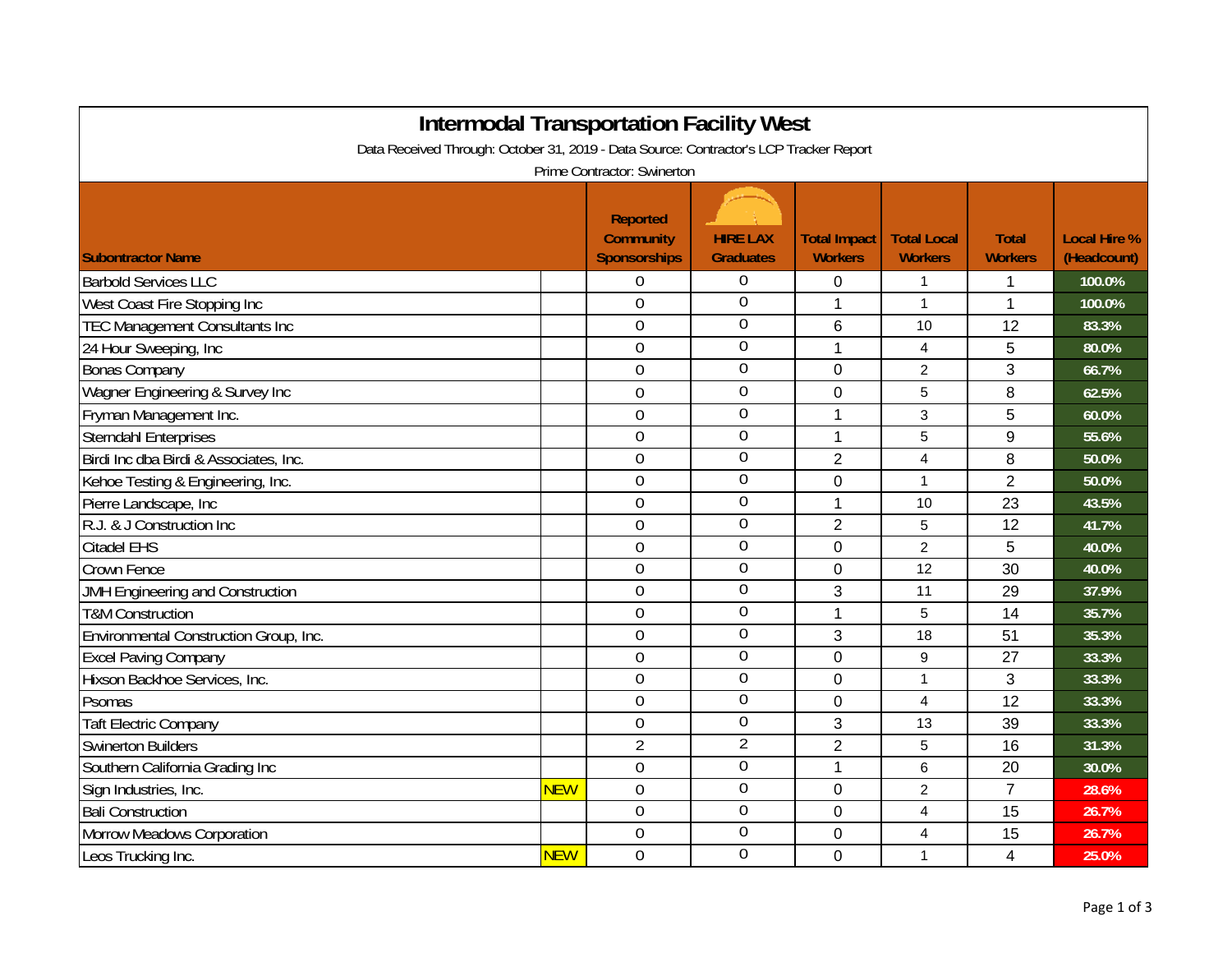| <b>Intermodal Transportation Facility West</b>                                         |            |                                                     |                                     |                                       |                                      |                                |                                    |  |  |
|----------------------------------------------------------------------------------------|------------|-----------------------------------------------------|-------------------------------------|---------------------------------------|--------------------------------------|--------------------------------|------------------------------------|--|--|
| Data Received Through: October 31, 2019 - Data Source: Contractor's LCP Tracker Report |            |                                                     |                                     |                                       |                                      |                                |                                    |  |  |
| Prime Contractor: Swinerton                                                            |            |                                                     |                                     |                                       |                                      |                                |                                    |  |  |
| <b>Subontractor Name</b>                                                               |            | Reported<br><b>Community</b><br><b>Sponsorships</b> | <b>HIRE LAX</b><br><b>Graduates</b> | <b>Total Impact</b><br><b>Workers</b> | <b>Total Local</b><br><b>Workers</b> | <b>Total</b><br><b>Workers</b> | <b>Local Hire %</b><br>(Headcount) |  |  |
| The JV Land Clearing                                                                   |            | $\boldsymbol{0}$                                    | $\overline{0}$                      |                                       |                                      | 13                             | 23.1%                              |  |  |
|                                                                                        |            | $\mathbf 0$                                         | $\overline{0}$                      | 0<br>1                                | 3<br>$\overline{2}$                  | 9                              | 22.2%                              |  |  |
| Connor Concrete Cutting and Coring                                                     |            | $\mathbf 0$                                         | $\overline{0}$                      |                                       |                                      | 19                             |                                    |  |  |
| All American Asphalt                                                                   |            | $\boldsymbol{0}$                                    | $\overline{0}$                      | 1                                     | 4                                    |                                | 21.1%                              |  |  |
| Moran Consulting Corporation                                                           |            | $\boldsymbol{0}$                                    | $\boldsymbol{0}$                    | 0                                     | 1                                    | 5                              | 20.0%<br>19.0%                     |  |  |
| Traffic Management, Inc.                                                               |            | $\mathbf 0$                                         | $\mathbf 0$                         | 0                                     | 4<br>12                              | 21<br>65                       | 18.5%                              |  |  |
| Murray Company<br>Marne Construction, Inc.                                             |            | $\overline{0}$                                      | $\overline{0}$                      | 1                                     |                                      | 70                             | 14.3%                              |  |  |
| C Below Inc                                                                            |            | $\mathbf 0$                                         | 0                                   | 0<br>1                                | 10                                   |                                | 3.7%                               |  |  |
| 2R Drilling, Inc.                                                                      |            | $\boldsymbol{0}$                                    | $\overline{0}$                      | 0                                     | $\mathbf{1}$<br>$\Omega$             | 27<br>$\overline{2}$           |                                    |  |  |
| Accurate Line Locating, Inc.                                                           |            | $\boldsymbol{0}$                                    | $\overline{0}$                      | 0                                     |                                      | $\overline{2}$                 | 0.0%<br>0.0%                       |  |  |
| Cardno, Inc.                                                                           |            | $\boldsymbol{0}$                                    | $\boldsymbol{0}$                    | 0                                     | 0<br>$\mathbf 0$                     | 1                              | 0.0%                               |  |  |
| <b>Century Sweeping</b>                                                                | <b>NEW</b> | $\mathbf 0$                                         | $\boldsymbol{0}$                    | 0                                     | 0                                    | $\mathbf{1}$                   | 0.0%                               |  |  |
| Connor Concrete Cutting & Coring                                                       |            | $\mathbf 0$                                         | $\overline{0}$                      | 0                                     | 0                                    | $\mathbf{1}$                   | 0.0%                               |  |  |
| Koppl Pipeline Services                                                                | <b>NEW</b> | $\overline{0}$                                      | $\mathbf 0$                         | 0                                     | $\mathbf 0$                          | $\overline{2}$                 | 0.0%                               |  |  |
| Lonestar West Services LLC                                                             | <b>NEW</b> | $\overline{0}$                                      | $\mathbf 0$                         | 0                                     | $\Omega$                             | $\overline{2}$                 | 0.0%                               |  |  |
| Martin Bros./Marcowall, Inc.                                                           |            | $\mathbf 0$                                         | $\overline{0}$                      | 0                                     | $\mathbf 0$                          | $\mathbf{1}$                   | 0.0%                               |  |  |
| Matt Chlor Inc                                                                         |            | $\mathbf 0$                                         | $\boldsymbol{0}$                    | 0                                     | $\mathbf 0$                          | $\overline{2}$                 | 0.0%                               |  |  |
| Mike Zarp, Inc.                                                                        |            | $\mathbf 0$                                         | $\boldsymbol{0}$                    | 0                                     | $\mathbf 0$                          | 4                              | 0.0%                               |  |  |
| Miller Equipment Co                                                                    |            | $\mathbf 0$                                         | $\mathbf 0$                         | 0                                     | 0                                    | $\mathbf{1}$                   | 0.0%                               |  |  |
| Moran Manhole Builders Inc.                                                            | <b>NEW</b> | $\overline{0}$                                      | 0                                   | 0                                     | $\Omega$                             | $\mathbf 1$                    | 0.0%                               |  |  |
| N.M.N. Construction, Inc.                                                              |            | $\boldsymbol{0}$                                    | $\overline{0}$                      | 0                                     | $\Omega$                             | 3                              | 0.0%                               |  |  |
| Nor Cal Pipeline                                                                       |            | $\boldsymbol{0}$                                    | $\mathbf 0$                         | 0                                     | 0                                    | $\mathbf{1}$                   | 0.0%                               |  |  |
| P & E Insulation Inc                                                                   |            | $\boldsymbol{0}$                                    | $\boldsymbol{0}$                    | 0                                     | $\mathbf 0$                          | $\mathbf{1}$                   | 0.0%                               |  |  |
| Pavement Recycling Systems, Inc                                                        |            | $\boldsymbol{0}$                                    | $\boldsymbol{0}$                    | 0                                     | 0                                    | $\mathbf{1}$                   | 0.0%                               |  |  |
| PCI                                                                                    |            | $\mathbf 0$                                         | $\mathbf 0$                         | 0                                     | $\mathbf 0$                          | 18                             | 0.0%                               |  |  |
| <b>Torrent Resources</b>                                                               |            | $\overline{0}$                                      | $\overline{0}$                      | 0                                     | $\Omega$                             | 9                              | 0.0%                               |  |  |
|                                                                                        |            | $\overline{2}$                                      | $\overline{2}$                      | 32                                    | 185                                  | 658                            | 28.1%                              |  |  |